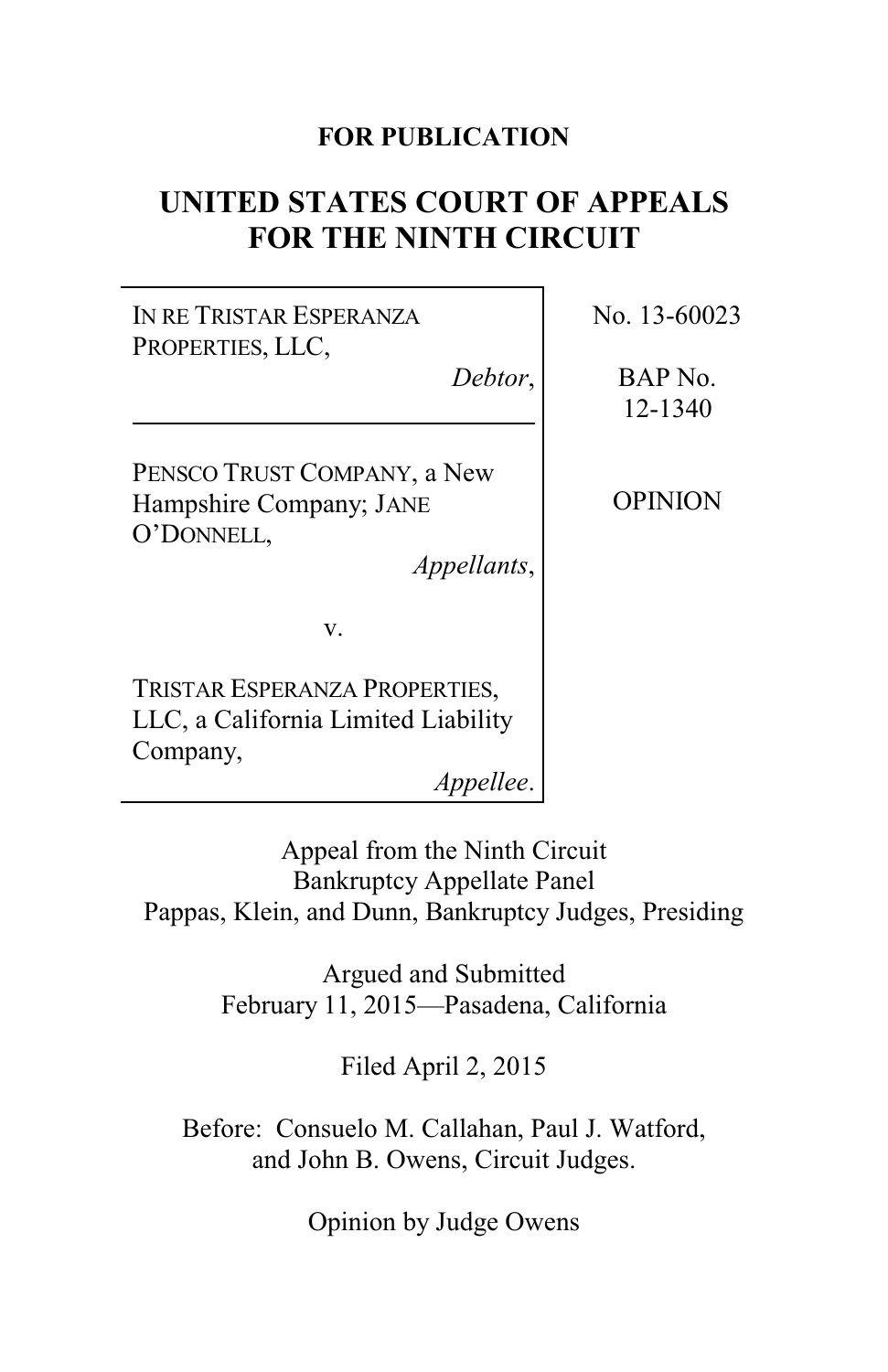# **SUMMARY\***

#### **Bankruptcy**

On appeal from the Bankruptcy Appellate Panel, the panel affirmed the bankruptcy court's summary judgment in an adversary proceeding to subordinate a creditor's claim based on a minority interest in a chapter 11 debtor.

The panel held that the claim was subject to mandatory subordination under 11 U.S.C. § 510(b) because it was a claim for damages arising from the purchase or sale of a security of the debtor.

#### **COUNSEL**

Jane O'Donnell (argued), Sacramento, California, for Appellants.

Ian S. Landsberg (argued), Summer Saad, and Brigitte Gomelsky Kay, Landsberg & Associates, Woodland Hills, California, for Appellee.

**<sup>\*</sup>** This summary constitutes no part of the opinion of the court. It has been prepared by court staff for the convenience of the reader.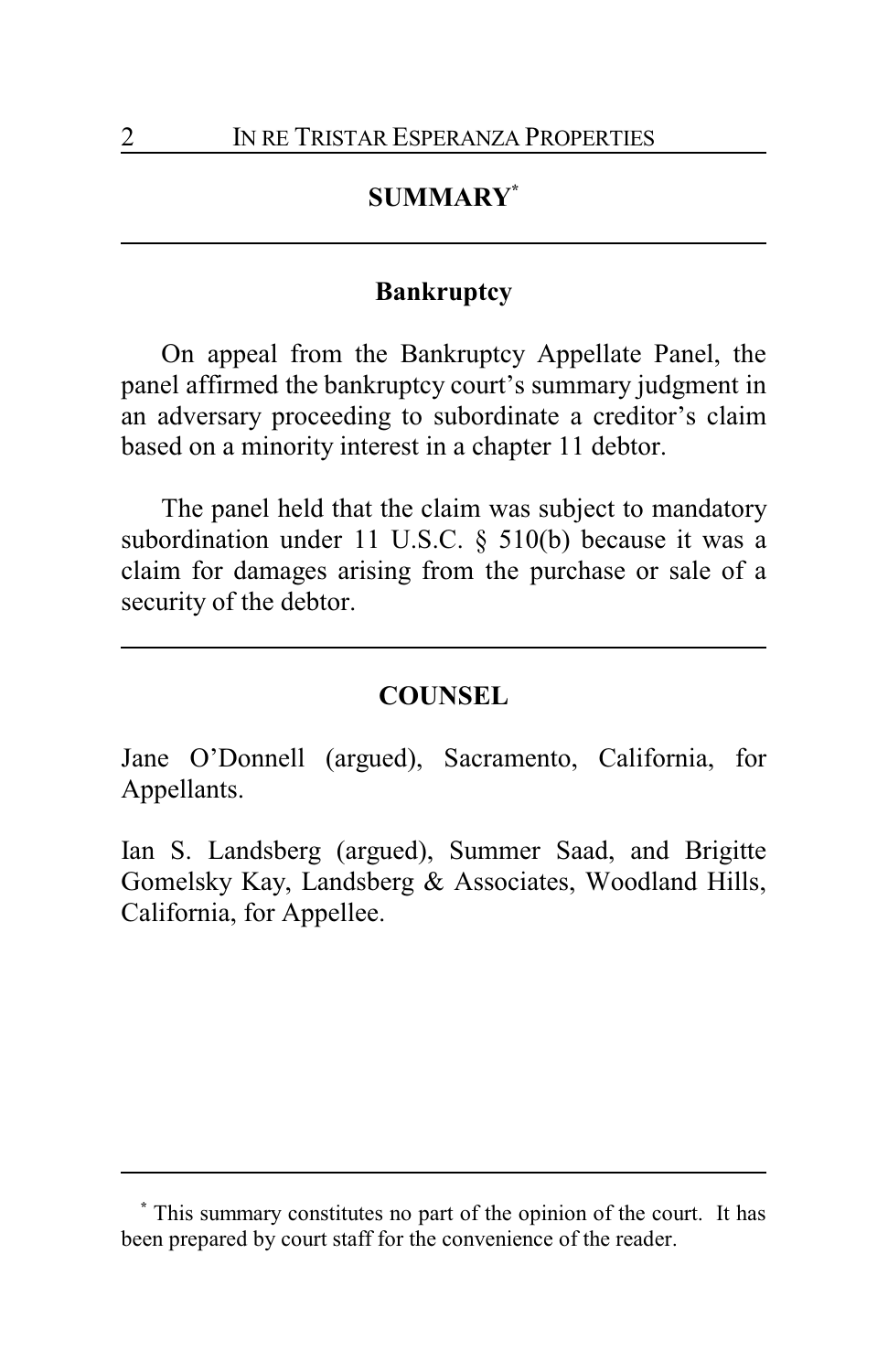#### **OPINION**

OWENS, Circuit Judge:

Jane O'Donnell **1** challenges the decisions of the bankruptcy court and the Bankruptcy Appellate Panel (BAP) that her claim based on a minority membership interest in the debtor, Tristar Esperanza Properties, LLC (Tristar), is subject to mandatory subordination under the Bankruptcy Code. Before the bankruptcy petition was filed, Tristar failed to pay O'Donnell the amount an arbitrator awarded for the repurchase of her membership interest, and O'Donnell sought and received a money judgment for that amount in state court. Because the claim is "for damages arising from the purchase or sale" of "a security of the debtor," 11 U.S.C. § 510(b), we affirm.

## **BACKGROUND**

In 2005, O'Donnell paid \$100,000 for an approximately 15 percent membership interest in Tristar, a single-asset real estate company. In July 2008, O'Donnell exercised her right to withdraw from the LLC, and Tristar elected to purchase her membership interest based on the valuation procedure of the operating agreement. When the parties failed to agree on the proper valuation of O'Donnell's membership interest, O'Donnell brought a contractual arbitration action. On March 16, 2010, the arbitrator ruled in O'Donnell's favor and provided her "a net award of damages." His final award,

**<sup>1</sup>** Appellant Pensco Trust Company, which holds O'Donnell's investment retirement account, is represented by O'Donnell and has made no independent appearance. For clarity, Appellants will be referred to herein as "O'Donnell."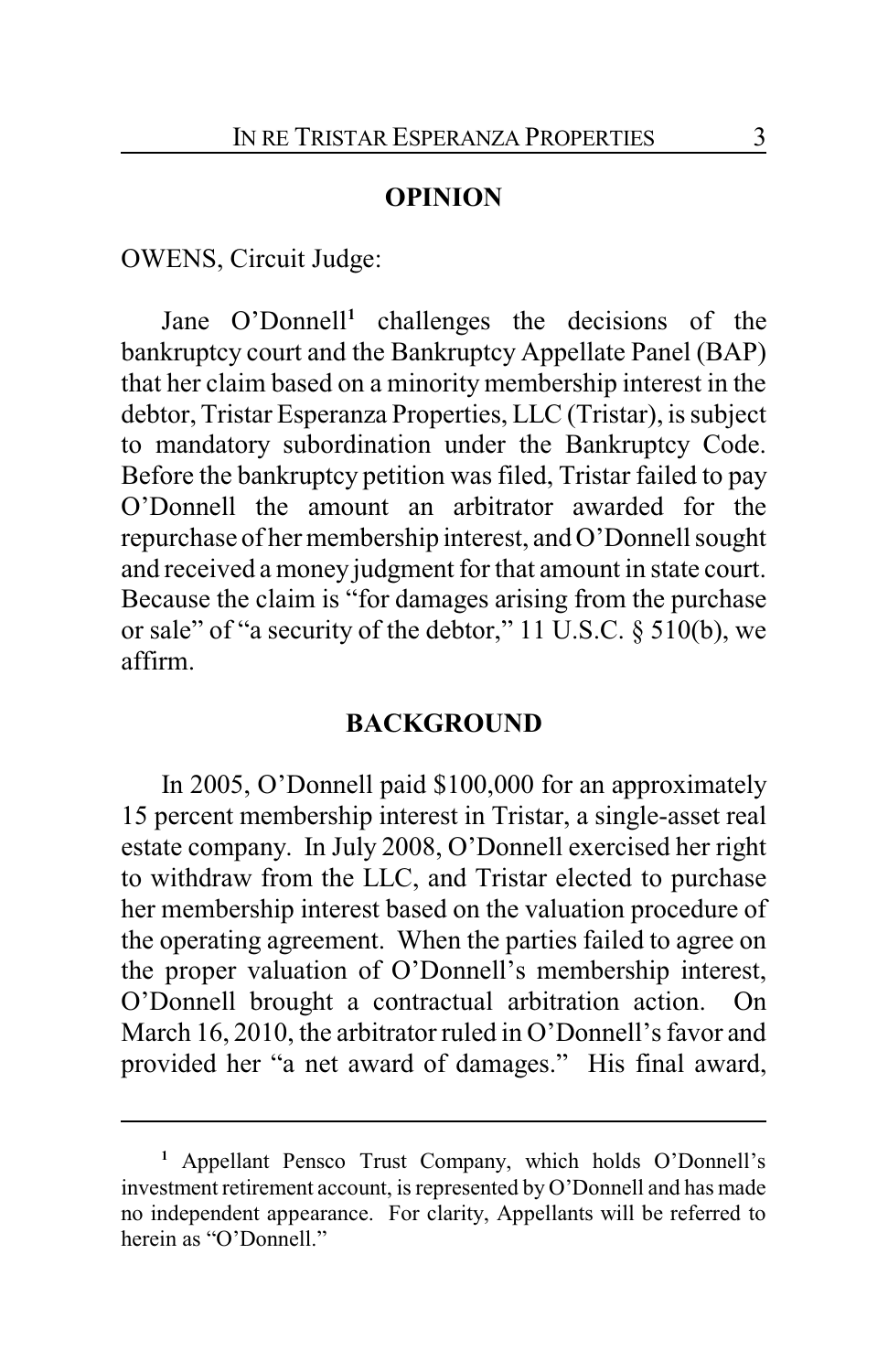including fees, costs, and interest, issued on June 3, 2010, and totaled \$410,472.68. Tristar failed to pay, and on October 1, 2010, O'Donnell sought and received a state-court judgment against Tristar for \$415,937.68 plus interest.

Tristar filed a chapter 11 bankruptcy petition on August 8, 2011. O'Donnell filed a timely claim against Tristar based on her state-court judgment, and Tristar filed an adversary proceeding against O'Donnell seeking to subordinate her claim under  $\S$  510(b) and (c) or to avoid her claim as a preference. The bankruptcy court entered summary judgment in favor of Tristar on the § 510(b) claim, and in favor of O'Donnell on all other claims. The BAP affirmed, reasoning that "the claim is so firmly rooted in O'Donnell's equity status that subordination is mandatory." *In re Tristar Esperanza Props., LLC*, 488 B.R. 394, 404 (B.A.P. 9th Cir. 2013).

## **STANDARD OF REVIEW**

We review decisions of the BAP de novo, reviewing independently the bankruptcy court's ruling on appeal from the BAP. *In re Burnett*, 435 F.3d 971, 975 (9th Cir. 2006).

#### **DISCUSSION**

Our inquiry begins with the language of  $\S$  510(b): "a claim arising from rescission of a purchase or sale of a security of the debtor . . . [or] for damages arising from the purchase or sale of such a security . . . shall be subordinated to all claims or interests that are senior to or equal the claim or interest represented by such security." 11 U.S.C. § 510(b).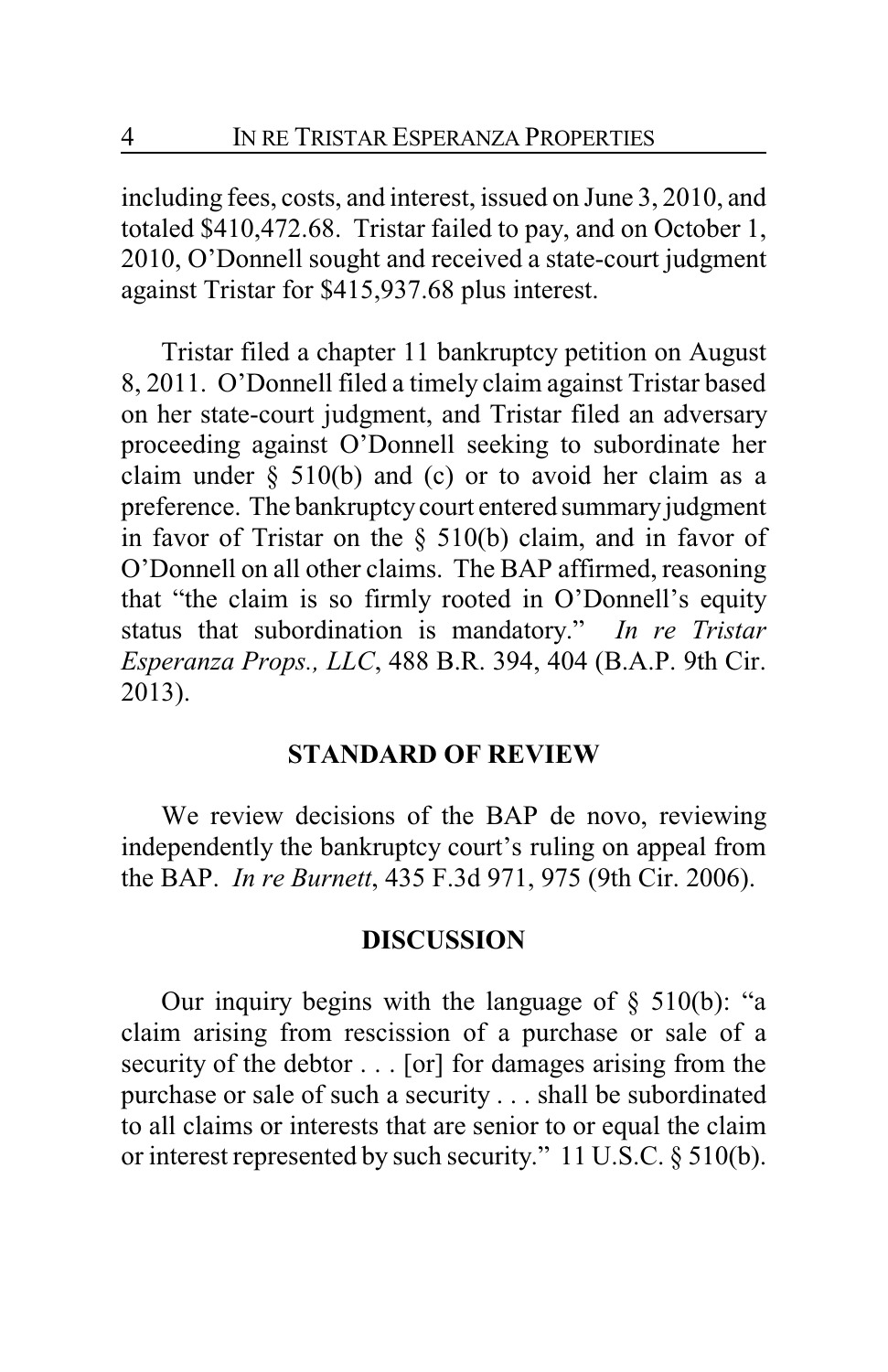The parties agree that O'Donnell's membership interest in Tristar is a "security of the debtor." They are correct. Among the non-exclusive list of items defined as securities under the Bankruptcy Code, "[an] LLC interest either qualifies as a 'transferable share' or falls within the broad residual category." *In re SeaQuest Diving, LP*, 579 F.3d 411, 418 (5th Cir. 2009) (citing 11 U.S.C. § 101(49)(A)(viii), (xiv)). Where the parties disagree is whether O'Donnell's claim is one for "damages arising from the purchase or sale" of that security. **2**

#### **A. Damages**

O'Donnell insists that her claim is not for damages, but for a fixed, admitted debt. The term "damages," she argues, implies some sort of actionable wrongdoing that is lacking from her claim against Tristar: that is, "[d]amages are given as a compensation . . . for an injury actually received," *Birdsall v. Coolidge*, 93 U.S. 64, 64 (1876).

We confronted similar arguments in both of our prior encounters with the damages clause of § 510(b). Each time, we held that the statute sweeps broadly. It extends beyond the securities fraud claims that the House of Representatives explicitly discussed in its report, *In re Betacom of Phx., Inc.*,

**<sup>2</sup>** O'Donnell argues that Tristar should be estopped from seeking subordination of her claim because it admitted before the arbitrator that it owes her a debt. Judicial estoppel does not apply because there is no inconsistency between Tristar agreeing that it owes a debt to O'Donnell on the one hand, and seeking subordination of that debt on the other. *See New Hampshire v. Maine*, 532 U.S. 742, 749 (2001). Collateral estoppel does not apply because the issue of subordination under  $\S 510(b)$  was not (and could not have been) decided by the arbitrator or the state court. *See In re Bugna*, 33 F.3d 1054, 1057 (9th Cir. 1994).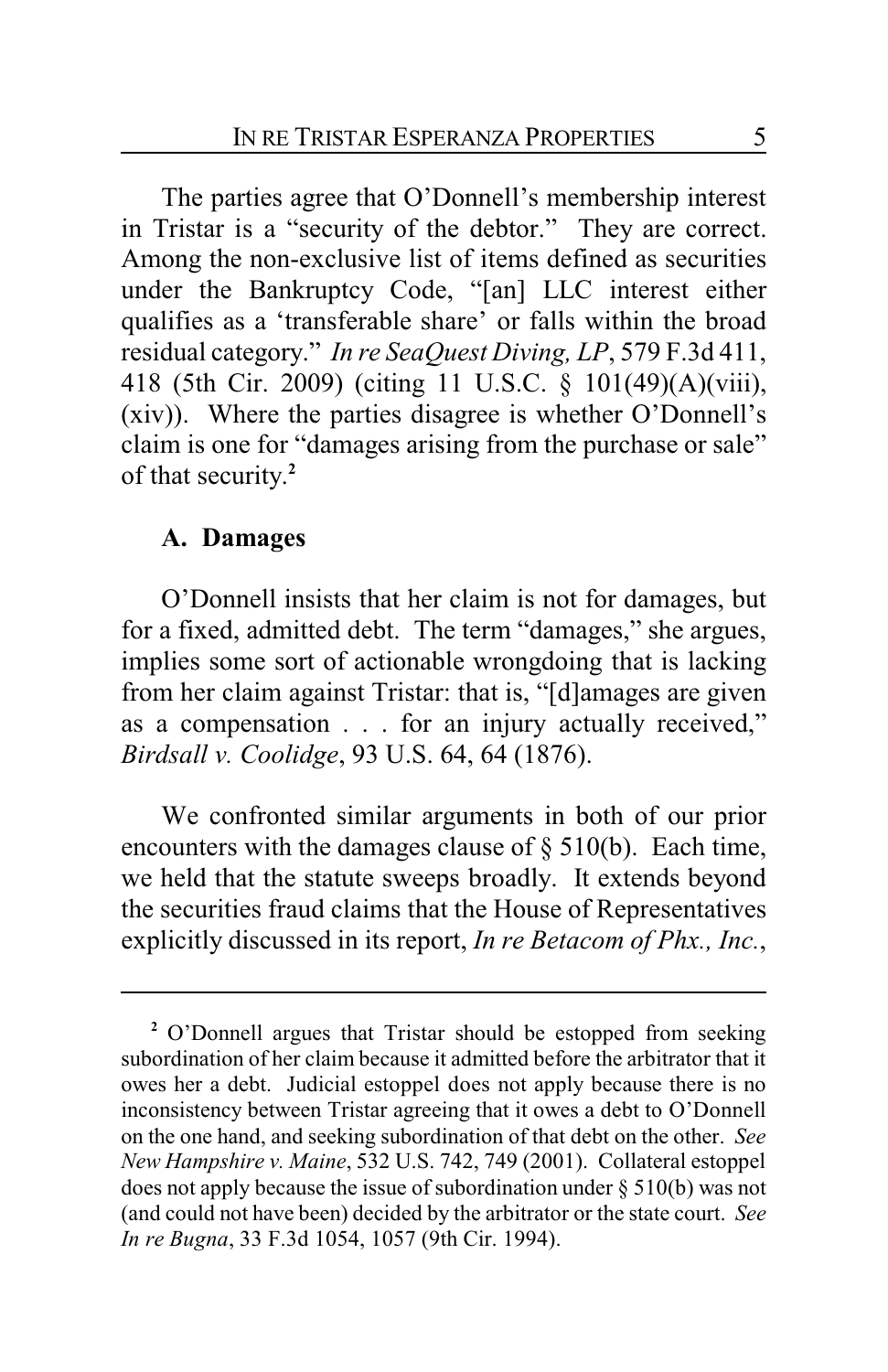240 F.3d 823, 829 (9th Cir. 2001) (citing H.R. Rep. No. 95- 595, at 195 (1977)), and reaches even ordinary breach of contract claims so long as there is a sufficient nexus between the claim and the purchase of securities, *In re Am. Wagering, Inc.*, 493 F.3d 1067, 1072 (9th Cir. 2007). Our sister circuits share our broad interpretation of § 510(b). *See SeaQuest Diving*, 579 F.3d at 423–24; *In re Med Diversified, Inc.*, 461 F.3d 251, 254–55 (2d Cir. 2006); *In re Telegroup, Inc.*, 281 F.3d 133, 143–44 (3d Cir. 2002).

We see no reason to stray from this broad interpretation here. O'Donnell's basic claim is that Tristar failed to pay her the amount she was due under Tristar's operating agreement for the purchase of her membership interest. This is a claim for damages for Tristar's breach of contract. Although she asserts that she did not seek damages before the arbitrator, but solely a determination of the fair market value of her membership interest, O'Donnell herself has never treated the arbitrator's award as a mere appraisal. The arbitrator provided an "award of damages," which O'Donnell brought to state court and converted to a money judgment. She recorded the judgment and sought to attach the rents from Tristar's property to satisfy the judgment.

Moreover, O'Donnell's view that the term "damages" necessarily excludes fixed, admitted debts would lead to a result manifestly at odds with the intent of Congress. It would result in most judgments being insulated from subordination, because once a final judgment is issued, the amount owed is generally fixed and no longer the subject of dispute. Nothing suggests that Congress intended to distinguish claims based on judgments or other fixed debts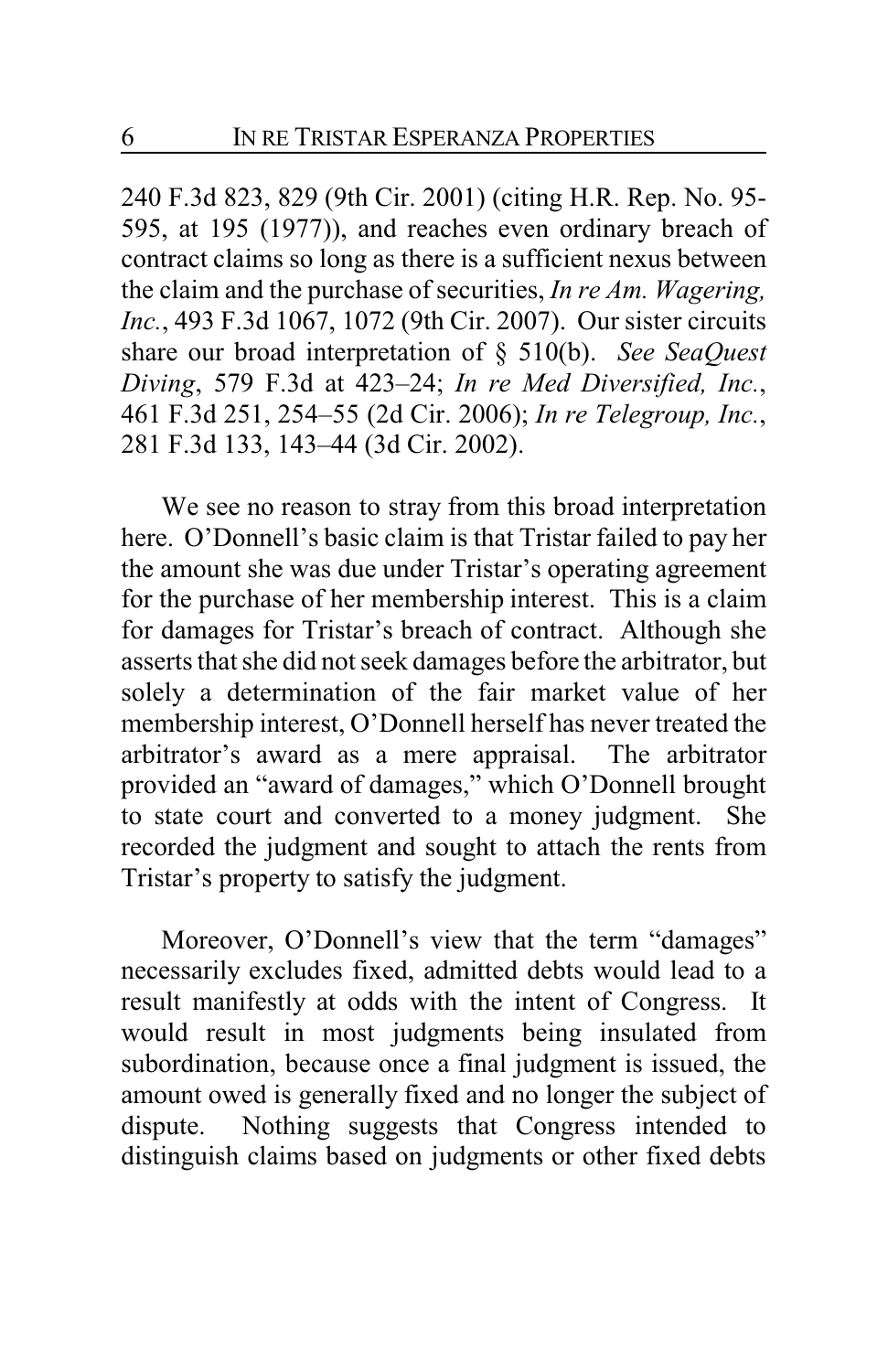from unliquidated claims arising from the same wrong. **3** Rather, Congress sought to subordinate claims, whether liquidated or not, that unfairly shift to creditors risks associated with stock ownership. *See Betacom*, 240 F.3d at 829. Accordingly, O'Donnell's claim falls under the broad umbrella of damages.

## **B. Arising from the Purchase or Sale**

Next, O'Donnell argues that her claim does not arise from the purchase or sale of securities, because she converted her equity interest to a debt claim before Tristar filed its bankruptcy petition and thus subordination does not effectuate Congress's intent in passing § 510(b). The status of a claim, she argues, must be judged from the date of the bankruptcy petition.

It is true that O'Donnell was no longer an equityholder in Tristar when the bankruptcy petition was filed in 2011. In 2008, she exercised her contractual right to withdraw from the LLC, and Tristar exercised its contractual right to purchase her membership interest. After that time, O'Donnell no longer enjoyed the rights and privileges of LLC membership, including the right to share in the company's profits. She was a creditor, not an equityholder, on the date of the petition.

**<sup>3</sup>** If Congress wished to distinguish between fixed, liquidated claims and disputed, unliquidated claims for purposes of § 510(b), it could easily have done so. Instead, it merely used the term "claim." "The term 'claim' means . . . right to payment, *whether or not such right is reduced to judgment,liquidated, unliquidated,fixed, contingent*, matured, unmatured, disputed, undisputed, legal, equitable, secured, or unsecured . . . ." 11 U.S.C. § 101(5)(A) (emphasis added).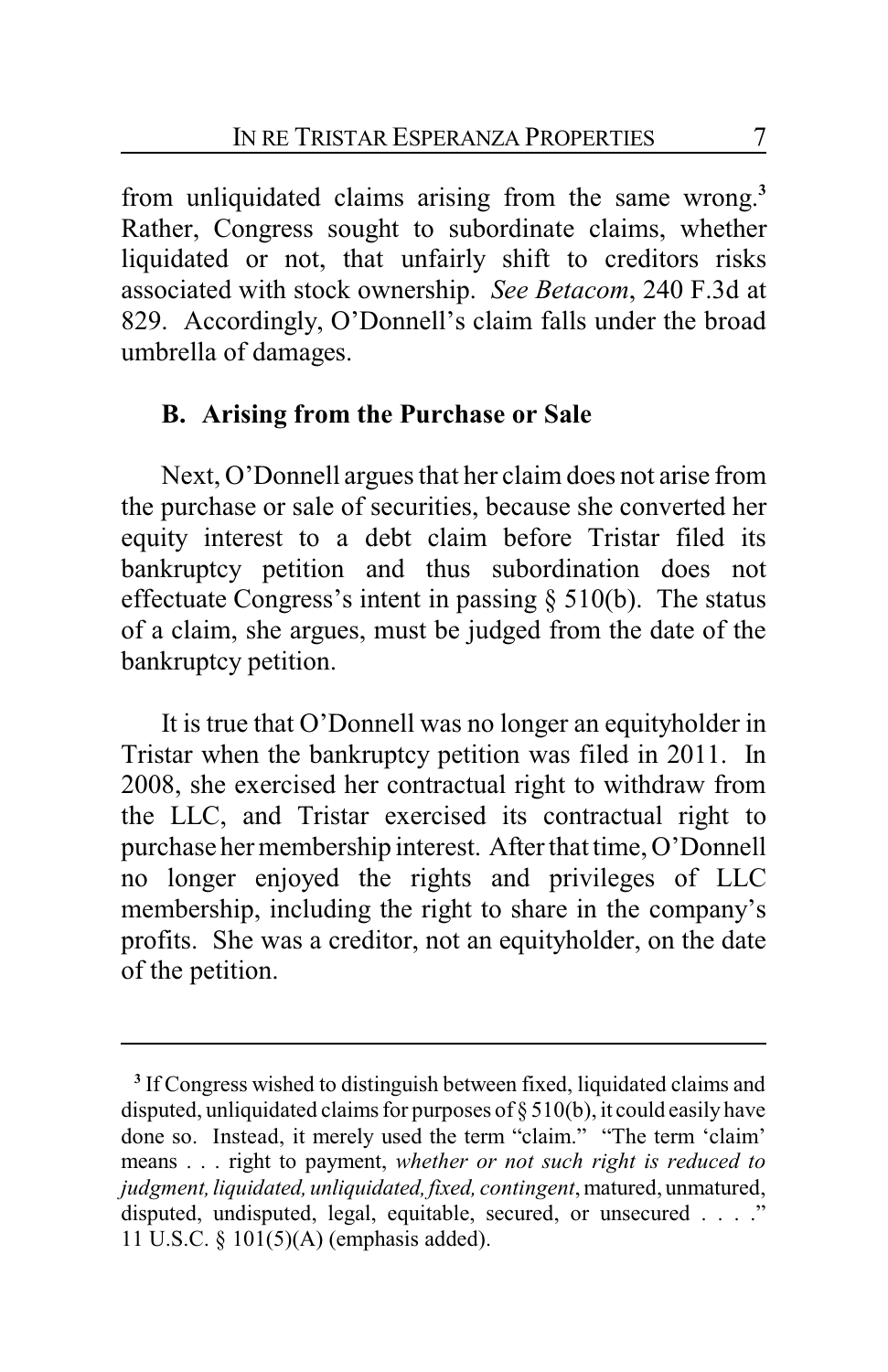At least one bankruptcy court has adopted O'Donnell's position and held that the status of the claim on the date of the petition controls the subordination question. *See In re MarketXT Holdings Corp.*, 361 B.R. 369, 389 (Bankr. S.D.N.Y. 2007). "It is black letter law," the court reasoned, "that claims are analyzed as of the date of the filing of a petition, not as of a hypothetical date in the past." *Id.* (citing 5 Lawrence P. King et al., *Collier on Bankruptcy* ¶ 506.04 (15th ed. rev. 2006)). Because the creditor held a judgment based on notes issued following the creditor's exercise of the liquidation preference of its preferred stock, it was a creditor on the date of the petition and thus its claim was not subject to subordination. *Id.* at 389–90. Various other courts have followed similar reasoning in refusing to subordinate certain creditors' claims even though their debt instruments or judgments derived from an equity interest. *See, e.g.*, *In re Cybersight LLC*, No. 02-11033, Civ. A. 04-112 JJF, 2004 WL 2713098, at \*4 (D. Del. Nov. 17, 2004); *In re Swift Instruments, Inc.*, No. NC-11-1426-DHSa, 2012 WL762833, at \*7–8 (B.A.P. 9th Cir. Mar. 8, 2012); *In re Mobile Tool Int'l, Inc.*, 306 B.R. 778, 782 (Bankr. D. Del. 2004).

These cases suggest that to be subject to subordination, the claimant must, at the very least, enjoy the rights and privileges of equity ownership on the date of the bankruptcy petition. *See Mobile Tool Int'l*, 306 B.R. at 782. We rejected that principle in *Betacom*, holding that a claimant who bargained for an equity position was subject to subordination, even though he never enjoyed the benefits of equity ownership. *Betacom*, 240 F.3d at 829–30.

Furthermore, we have suggested that the status of the claim on the date of the petition does not end the  $\S$  510(b) inquiry. In *Betacom*, the bankruptcy court subordinated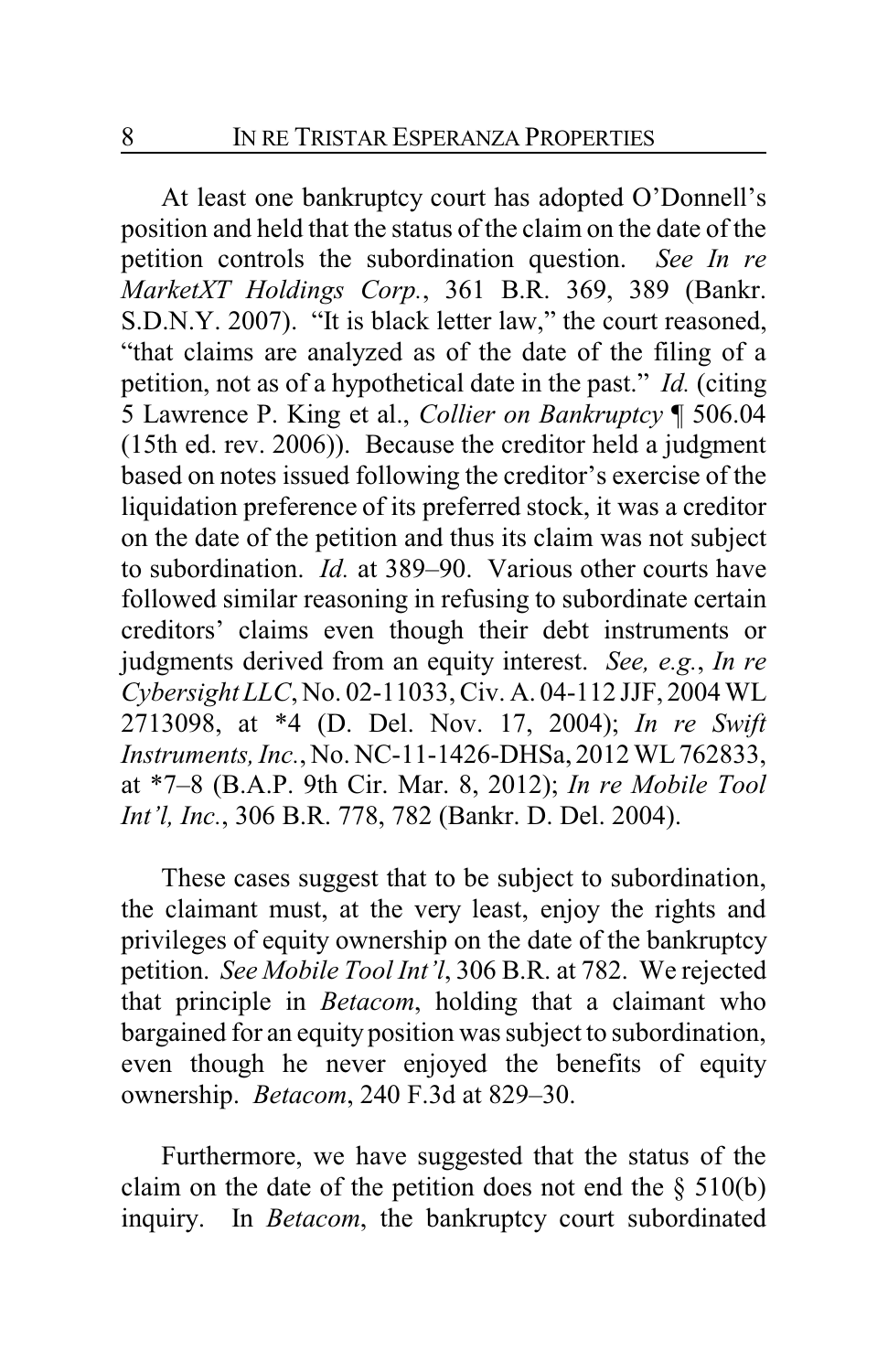claims based on certain promissory notes without explanation, and the district court reversed the bankruptcy court without mentioning those claims. *Id.* at 827, 832. Even though the claims were based on promissory notes—fixed, admitted debts at the time of the petition—we remanded for determination of the origin of the notes, instructing the lower court that "[i]f the promissory note claims are linked to the [issuance of securities], they should be subordinated." *Id.* at 832. And in *American Wagering*, we determined that a judgment based on contract claims of a consultant who never bargained for an equity position in the debtor was not subject to subordination. 493 F.3d at 1072–73. We took time to clarify that the judgment—clearly a debt claim at the time of the petition—did not derive from an equity interest, and we implied that the "conversion of an equity interest into a money judgment" would render the claim subject to subordination. *Id.* at 1072 n.2.

The critical question for purposes of  $\S 510(b)$ , then, is not whether the claim is debt or equity at the time of the petition, but rather whether the claim *arises from* the purchase or sale of a security. The claim must be subordinated if there is a sufficient "nexus or causal relationship between the claim and the purchase" or sale of securities. *Am. Wagering*, 493 F.3d at 1072 (quoting *Telegroup*, 281 F.3d at 138).

The primary weakness in O'Donnell's argument is that, in her attempt to effectuate her vision of congressional intent, she overlooks the statutory text. Section 510(b) does not ask what the claim *is*, but what it *arises from*. We have long interpreted "arises from" broadly, and not as the "snapshot in time" that O'Donnell urges: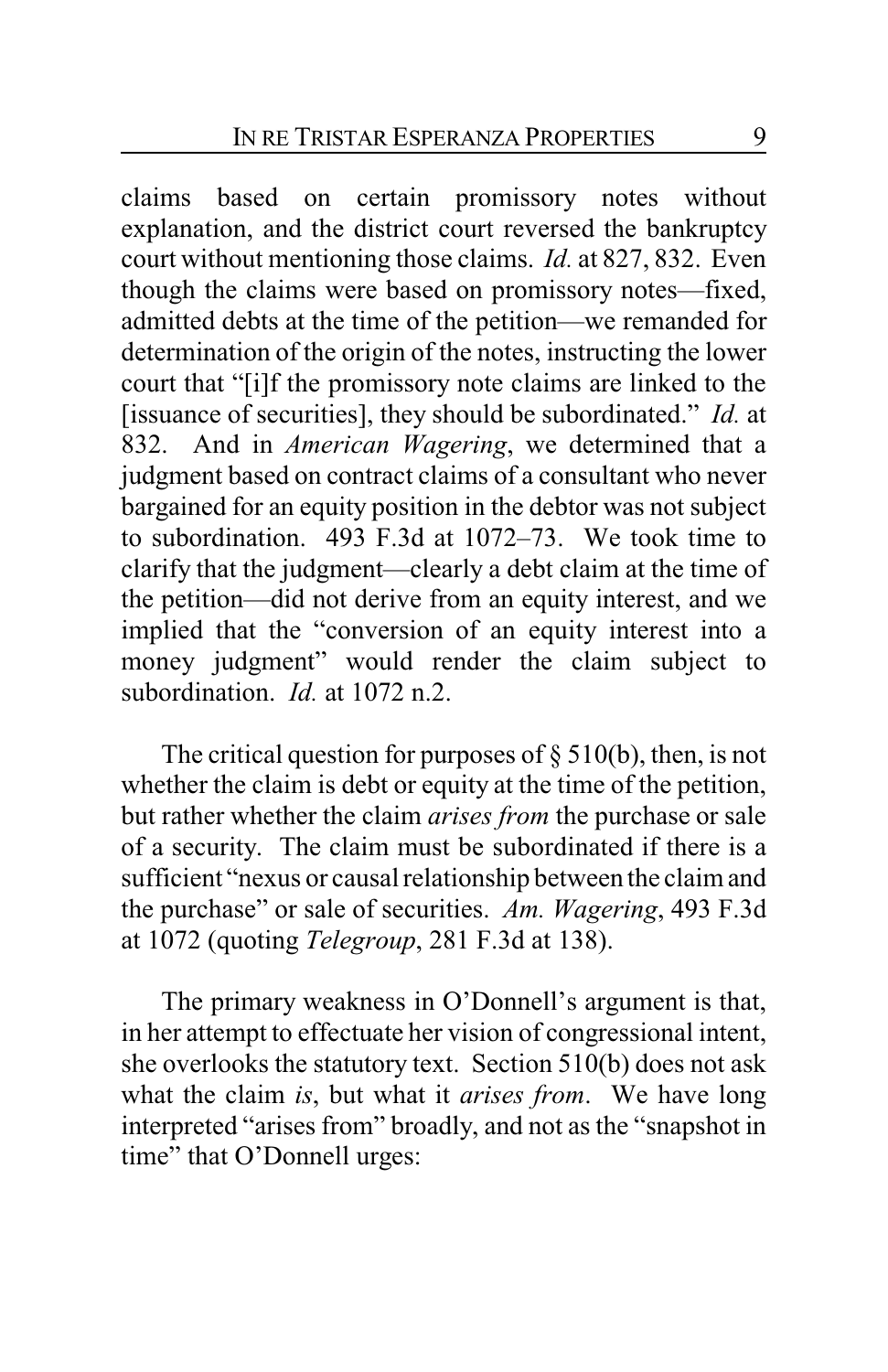The word "arising" connotes, in ordinary usage, something broader than causation . . . . "Arising out of" are words of much broader significance than "caused by." They are ordinarily understood to mean "originating from," "having its origin in," "growing out of" or "flowing from" or in short, "incident to, or having connection with . . . ."

*Underwriters at Lloyd's of London v. Cordova Airlines, Inc.*, 283 F.2d 659, 664 (9th Cir. 1960) (latter alteration in original) (quoting *Red Ball Motor Freight, Inc. v. Emp'rs Mut. Liab. Ins. Co. of Wis.*, 189 F.2d 374, 378 (5th Cir. 1951)); *see also Cont'l Cas. Co. v. City of Richmond*, 763 F.2d 1076, 1080 (9th Cir. 1985) (reviewing case law that interprets "arising from" more broadly than "caused by").

With this definition established, it is clear that O'Donnell's claim *arises from* the sale of a security of the debtor. Her claim originates from the failed sale of her membership interest and Tristar's breach of the operating agreement's provisions regarding repurchase of membership interests. The direct causal link between O'Donnell's claim and the purchase and sale of an equity interest leaves no doubt as to whether her claim for damages "flows from" the purchase or sale of a security of the debtor.

Our straightforward reading of the "arises from" language in  $\S$  510(b) comports with congressional intent. As we have said, "[t]here are two main rationales for mandatory subordination: 1) the dissimilar risk and return expectations of shareholders and creditors; and 2) the reliance of creditors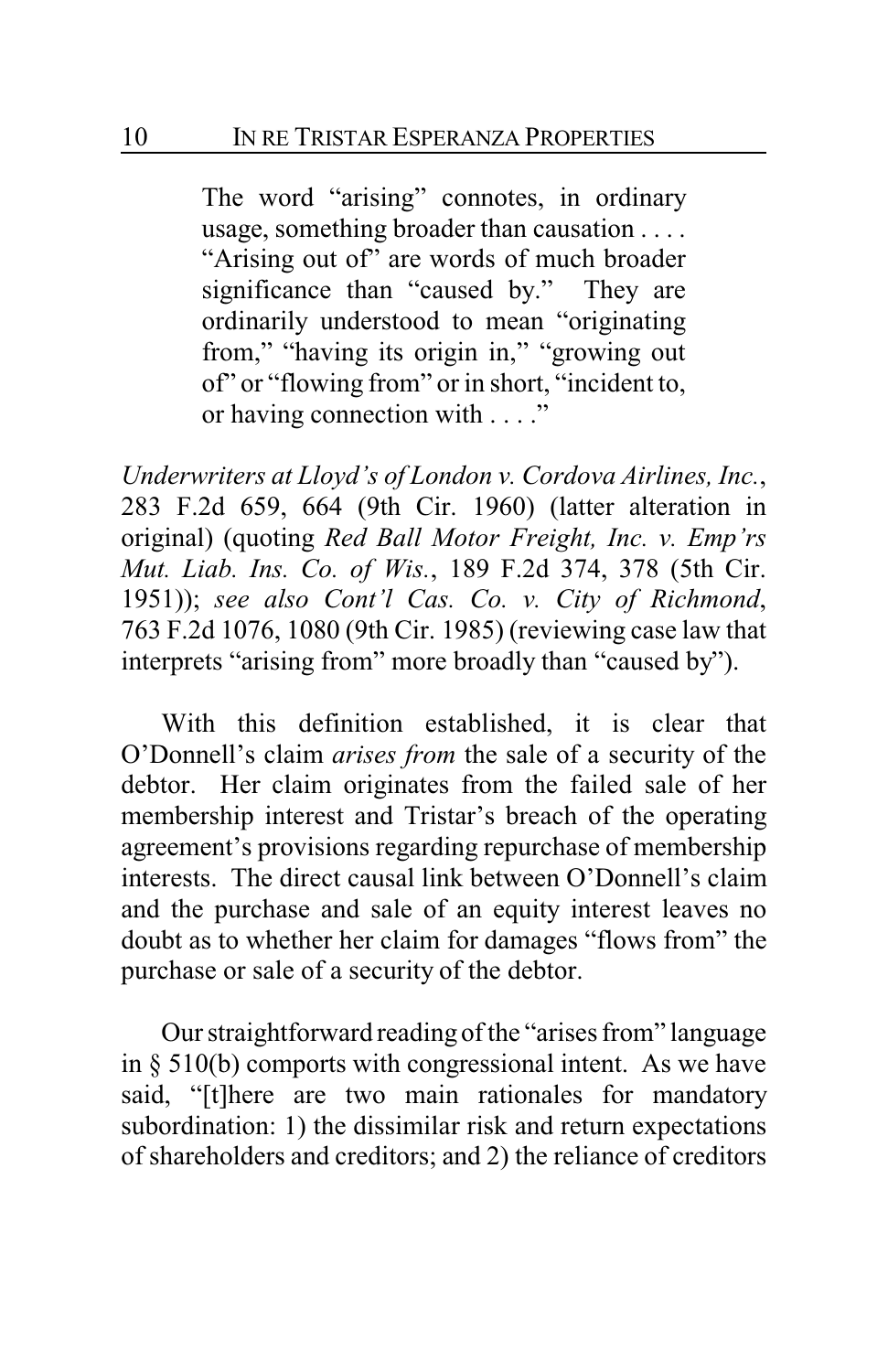on the equity cushion provided by shareholder investment." *Betacom*, 240 F.3d at 830. Although O'Donnell did not enjoy the benefits of equity ownership on the date of the petition, she bargained for an equity position and thus embraced the risks that position entails. *See Am. Wagering*, 493 F.3d at 1071–72 ("One of the primary purposes of section 510(b) . . . is to prevent disappointed shareholders . . . from recouping their investment in parity with unsecured creditors."). And O'Donnell's investment was a part of Tristar's equity cushion on which creditors would have relied in choosing to extend credit. Thus, we conclude that O'Donnell's claim is among those Congress sought to reach in enacting  $\S$  510(b). If Congress had intended for subordination to turn on a claim's status at the time of the bankruptcy filing, rather than the claim's origin, it could easily have written § 510(b) to reflect that "snapshot" intent. It did not, and it had good reasons for that.**<sup>4</sup>**

**<sup>4</sup>** We note that our decision today does not address the BAP's assumption that a claim arising from an "old and cold" transaction converting an equity interest into debt may avoid subordination if the claim had "long been treated as part of the enterprise's debt structure." *Tristar Esperanza Props.*, 488 B.R. at 404. In her briefing and at oral argument, O'Donnell abandoned any argument that her claimwas too "old and cold" to be subordinated. She argued only that so long as the claimant held a fixed, admitted debt at the time of the petition,  $\S$  510(b) could not apply. Furthermore, we find no error in the BAP's determination that O'Donnell's claim was never considered as part of Tristar's debt structure, but rather was "sufficiently proximate in time" to the bankruptcy filing "to warrant the conclusion that this is an effort by equity to capture . . . profits via a judgment for money damages." *Id.* We need not determine whether an equity-to-debt conversion may ever be so "old and cold" that the causal link to the purchase or sale of securities is severed and the claim no longer arises from the purchase or sale.